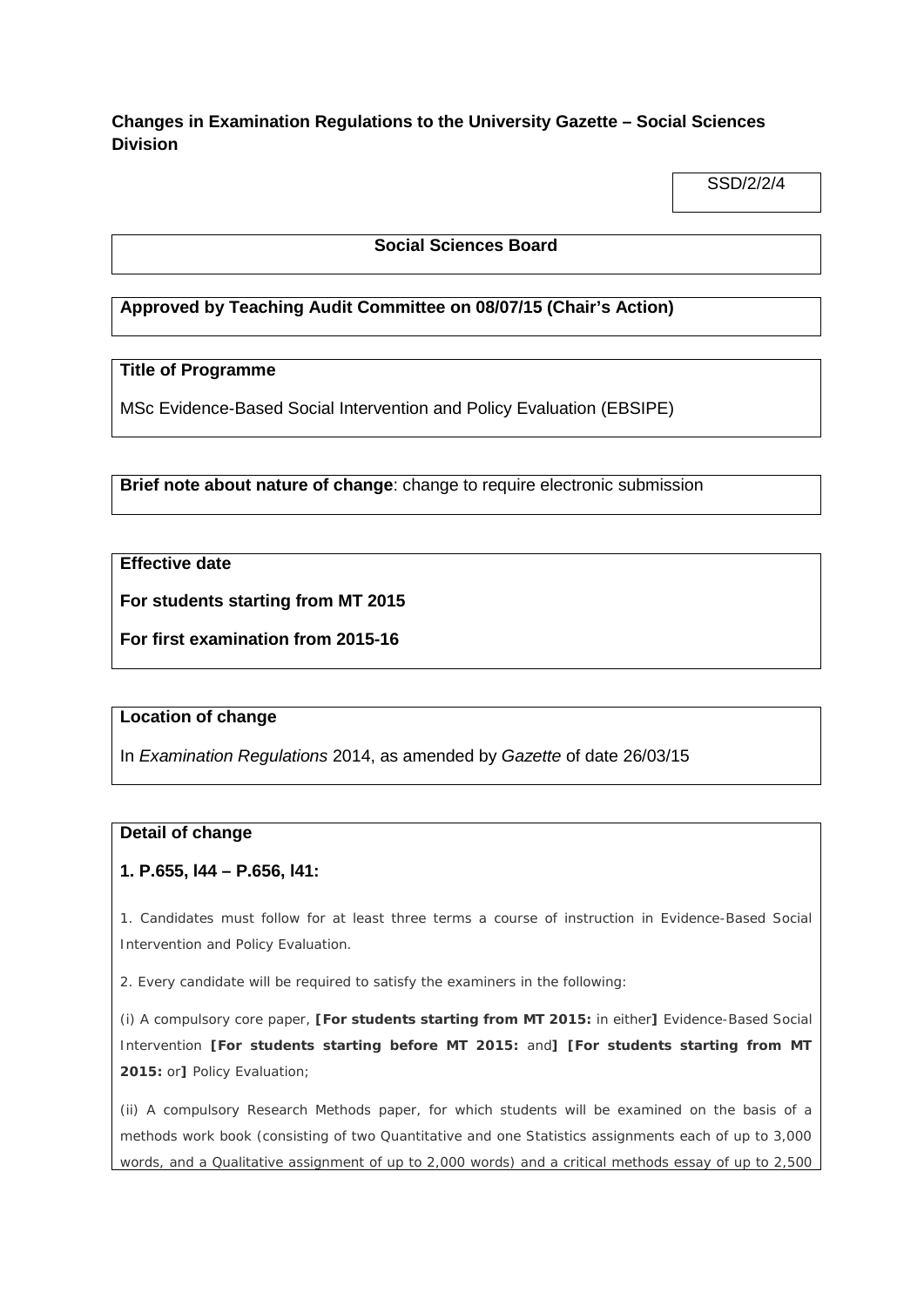words.

(iii) One Option paper;

(iv) A thesis of not more than 10,000 words, on a topic related to, and attentive to the **[For students starting before MT 2015:** evidence-based intervention and policy evaluation and evaluation methods**] [For students starting from MT 2015:** evidence-based intervention, policy evaluation or evaluation methods**]**, and decided jointly with, and approved by, the supervisor on behalf of the Department.

3. Candidates shall submit the methods work book to the Director of Graduate Studies in the Department of Social Policy and Intervention by noon on Friday of the sixth week of the third term of the course, accompanied by a statement that it is the candidate's own work except where otherwise indicated. Two printed or word-processed copies of the Research Methods essay must be delivered to the M.Sc. Examiners (Evidence-Based Social Intervention), c/o Examination Schools, High Street, Oxford OX1 4BG, no later than 12 noon on Friday of sixth week of the Trinity Term in which the examination has been taken. One electronic copy of the Research Methods essay must be submitted along with the physical copy to the Examination Schools. The electronic copy must be anonymous, submitted in word format, and identical in content and length to the physical copy of the essay.

4. Two printed or word-processed copies of the thesis must be delivered to the M.Sc. examiners (Evidence-Based Social Intervention and Policy Evaluation), c/o Examination Schools, High Street, Oxford OX1 4BG, no later than noon on 15 August or the weekday nearest to 15 August of the year in which the examination has been taken. One electronic copy of the thesis must be submitted along with the physical copies to the Examination Schools. The electronic copy must be anonymous, submitted in word format, and identical in content and length to the physical copies of the thesis. Successful candidates may be required to deposit a copy of their thesis in the Social Science Library.

5. A candidate who fails the examination may enter for one subsequent examination only, provided this is within six terms of his or her initial registration. A candidate who has attained a satisfactory mark in any one of the four components of the examination in 2 above will not be required to retake the component(s) concerned.

6. Each candidate must attend a viva voce when required to do so by the examiners.

7. The examiners may award a distinction for excellence in the whole examination.

#### **SCHEDULE**

(i) *Evidence-Based Social Intervention and Policy Evaluation* (core course): Candidates will be expected to have a knowledge of major theories underlying evidence-based social interventions **[For students starting before MT 2015:** and**] [For students starting from MT 2015:** or**]** policy evaluation research**.** The course will use exemplary intervention and evaluation research studies to illustrate important theoretical, ethical, methodological, and practice issues.

(ii) *Research Methods* (core course): Candidates will be expected to have a knowledge of major